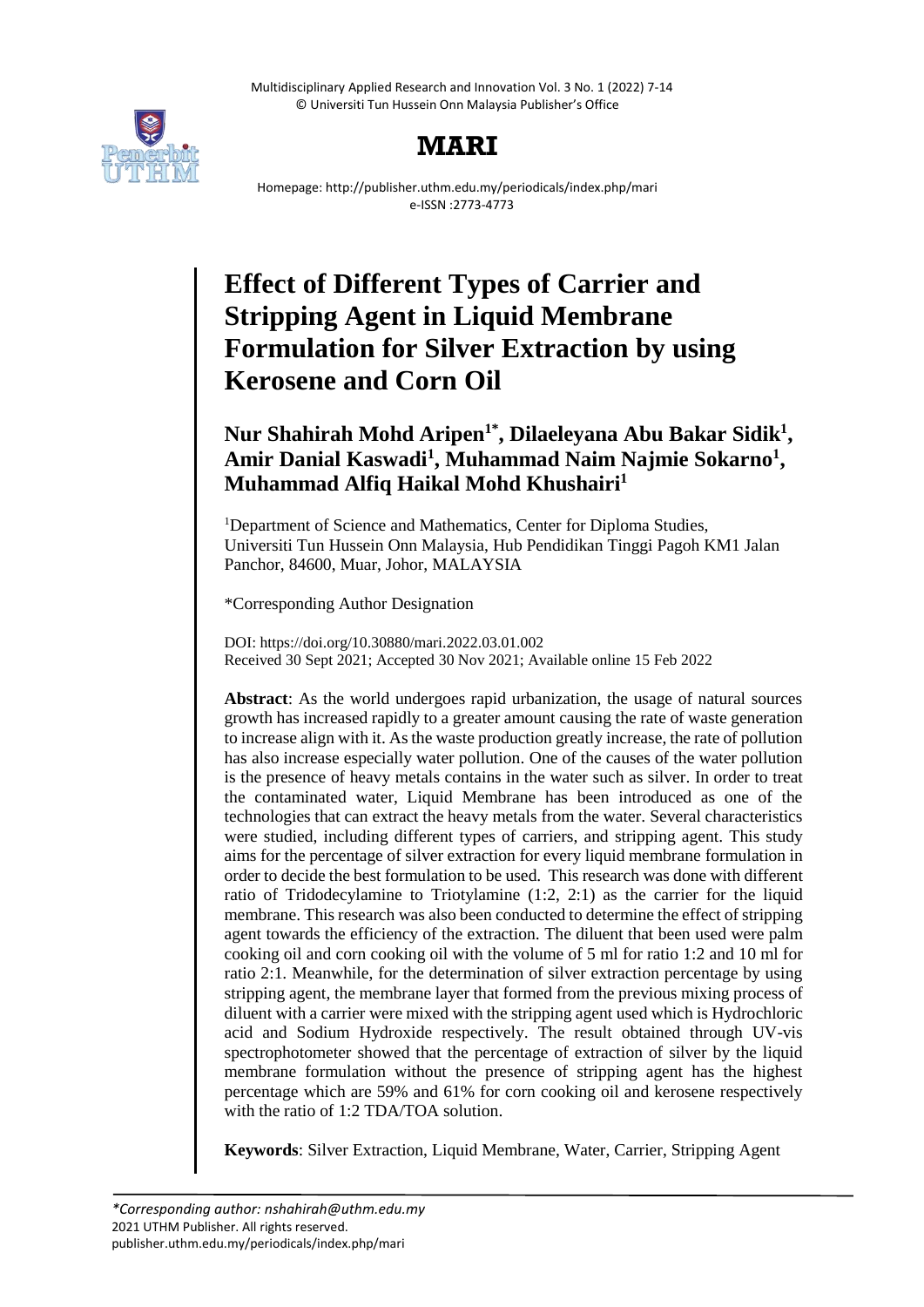#### **1. Introduction**

Water is a necessary thing in life. Every life on earth linked to water. The water has existed since millennium ago and still available until today without disappearing. But the world nowadays has underwent a drastic change, where people need to spend their money to get clean and safe water. As the industrial development increase, the rate of wastewater produced as industrial waste also increase drastically. This means the amount of clean water has reduced compared to the wastewater which its amount increases every day. Therefore, the only way to rebalance this problem is by recycling and reusing the wastewater again for daily humans needs [1].

 Wastewater is the water that has been contaminated by human or industrial use. This kind of water contains pollutants that can be categorized into 3 types which is physical, chemical, and biological pollutants. Almost majority of the water utilized in industry is discharged as industrial waste. Anions such as chlorides, fluorides, cyanides, and perchlorates that are present in excess of the allowed amounts in water are harmful to the people and aquatic life [3]. The discharge of this industrial wastewater into the environment leaves a huge environmental footprint and may also pose a number of other hazards [14].

Industrial discharge often has heavy metal in it. One of the heavy metals that presence in the industrial wastewater is silver and when exposed at high concentrations, silver is considered a hazardous substance that can produce a variety of unfavorable health effects in humans, including skin pigmentation disease, liver and kidney deterioration, and respiratory problems [10,15]. Nowadays Emulsion Liquid Membrane is gained a reputation to treat industrial wastewater. Emulsion Liquid Membrane (ELM) is use to separated heavy metal such as silver from waste water and also because it can also cut down on the amount of expensive extractant used, allowing for high fluxes and selectivity.

Dr. Li proposed the emulsion liquid membrane method in 1968 as one type of bionic membrane technology [9]. The organic or oil phase, the internal phase, and the exterior phase are all components of an emulsion liquid membrane and diluent, surfactant, and carrier make up the organic phase. The use of petroleum-based diluent such as kerosene is costly, unsustainable and toxic for the environment was replaced with much more environmentally friendly diluent such as corn oil or palm oil which is nontoxic and can be renew in order to utilize green ELM [2]. This simultaneous extraction and stripping operation are appealing because it allows the solute of concern to be transported from a low concentration solution to a high concentration solution in a single step using a suitable carrier [11].

This Emulsion Liquid Membrane is a simple process but comes with a high efficiency of extraction. So, it is a suitable method to be used in the extraction process. Furthermore, the wastewater that are discharge by the industrial or domestic use always contain a small particle of heavy metal which can be reuse again. However, these procedures have a number of drawbacks, including a limited ability to automate, the use of large amounts of toxic organic diluent/solvent, and a lengthier time-consuming process [4,5]. Smelting, hazardous waste sites, cloud seeding with silver iodide, metal mining, sewage outfalls, and especially the photoprocessing industry are all anthropogenic sources of elevated silver concentrations in non-living materials [6].

Emulsion Liquid Membrane is a method of one-step procedure that combines extraction and stripping. This simultaneous extraction and stripping operation is appealing because it allows the solute of interest to be transported from a low concentration solution to a high concentration solution in a single step using a suitable carrier [11].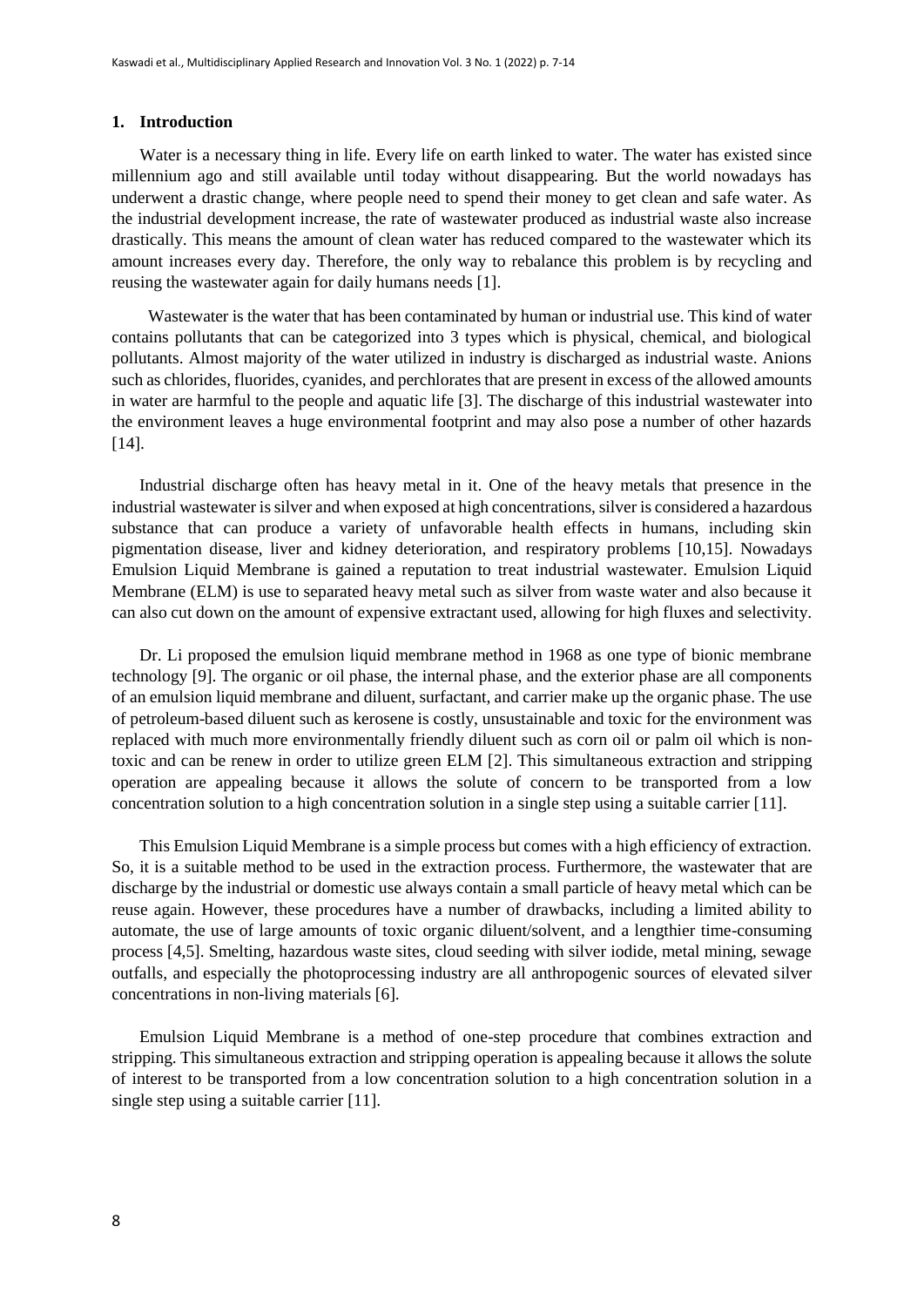To formulate the liquid membrane, the usage of combination of carrier technique with a ratio of 1:2 and 2:1 with TOA and TDA as a carrier was used and for the stripping agent, acid hydrochloric (HCL) and natrium hydroxide, (NaOH) been applied in this study. There are two types of diluents that were used, the first one is petroleum-based diluent which is kerosene and organic type diluent which is corn cooking oil. Therefore, the goal of this research is to develop a liquid membrane using various types of carriers and stripping agents, as well as to analyses the liquid membrane's performance in silver extraction.

## **2. Materials and Methods**

#### 2.1 Materials

TOA and TDA are both bought from the same chemical supplier which is BT Science Company, they are specialized in the production and distribution of fine chemicals. Both of the chemicals are stored at a temperature of 2-8°C to avoid the contamination and melt point which is 34°C for TOA and 16°C for TDA. Meanwhile for the diluent which is corn cooking oil was brought from the local supplier at speed mart located at Pagoh, Johor, Malaysia. For the stripping agent HCL and NaOH are both taken from UTHM lab.

#### 2.2 Sample Preparations

Combined carrier was created by mixing 0.5 ml of 0.1 M Trioctylamine, TOA and 0.4 ml of 0.1 M Tridodecylamine, TDA with the ratio of 1:2 and 2:1 respectively. Then, the mixture of combined carrier was mixed with the diluent used in this study which is Kerosene which is 5ml and 10 ml respectively. The mixture then was placed into a shaker for 1 hour at 280 rpm at 37℃. Then, a 10 ml silver solution was mixed with 20ml deionized water for a 30ml volume of mixture. Then, the mixture of silver solution was mixed with the shaken carrier mixture. The final mixture was placed into the shaker for 18 hours at the speed of 280 rpm at 37℃

 After 18 hours, the mixture were taken out and were poured into separating funnel. The mixture was left for 15 minutes. After 15 minutes, the emulsion of liquid membrane was completely separated from the aqueous solution. The valve of the funnel was opened to let the aqueous solution flow down into a beaker.

 Next, the emulsion liquid membrane was mixed with HCl. A small amount of the mixture was poured into a cuvette and was placed into a DR6000™ UV-Vis spectrophotometer. The UV-vis wavelength was set to 600 and at the point 269, the peak value was recorded. Then, the steps been repeated using different formulation with NaOH as the stripping agent.

#### 2.3 Analytical Method

There are two calculations involved during the study which is the molar calculation and UV-Vis extraction calculation. The first calculation was applied to find the volume of each carriers need to be added into the solution based on their ratio. This calculation used the data such as the molarity, molar weight and specific gravity value of the carrier as well as the volume of the diluent in order to find the accurate volume of each carrier. Then, the second equation was applied in order to determine the exact value of extraction of the silver based on the data gained from the UV-Vis spectrophotometer. These equations formula is as the followings:

$$
\frac{molarity \times molar weight \times volume \ of \ diluent}{specific \ gravity \ of \ carrier}
$$
 Eq.1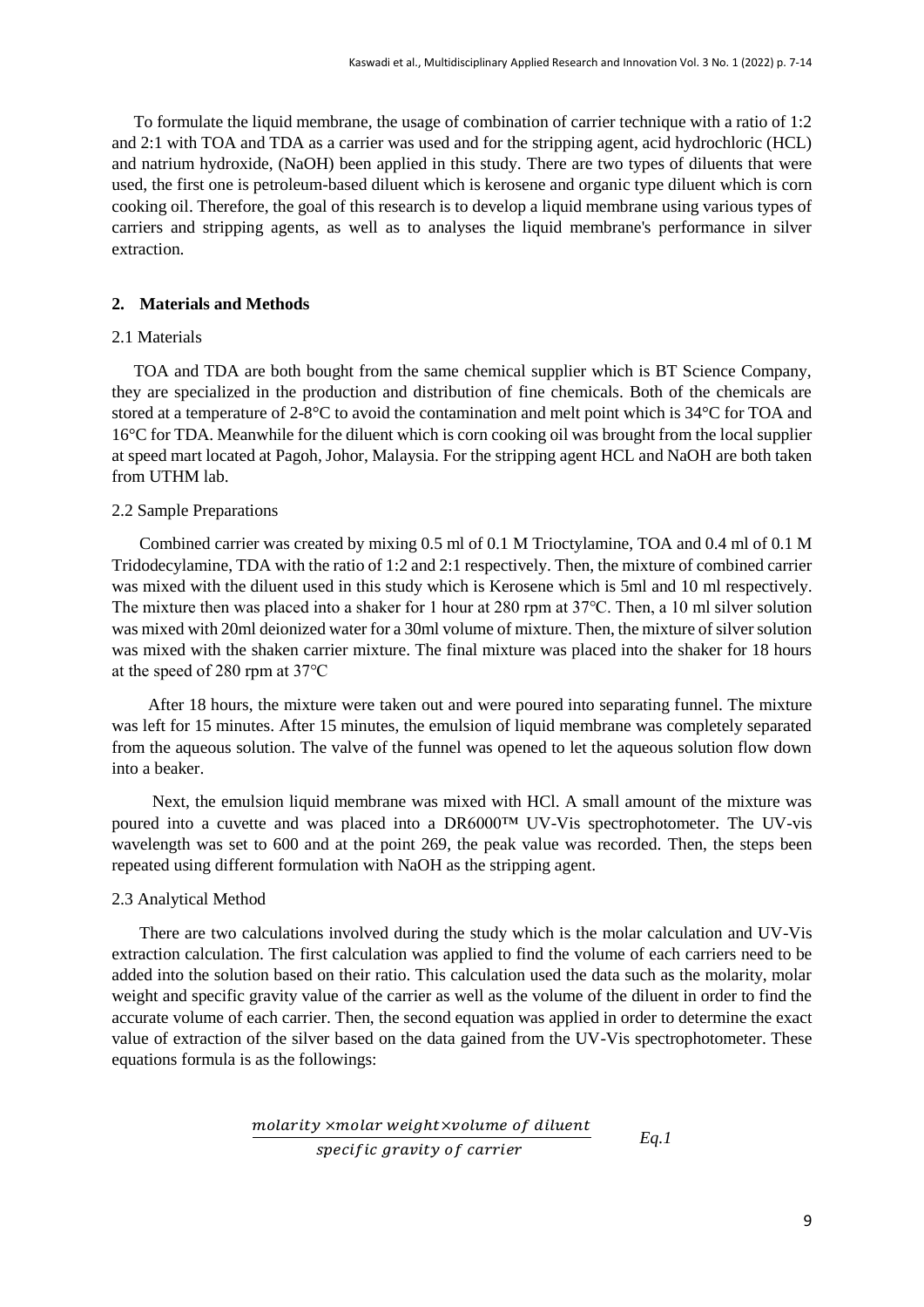Where molarity (Mol/L) is the molar concentration of the carrier and molar weight ( $g/mol$ ) is the molar mass of the carrier. While volume (v) is the volume of the diluent and specific gravity (Sg) is the specific gravity of the carrier. Equation 2 used to find absorbance is as following:

$$
Extraction yield (%) = \frac{Ai - Af}{Ai} \times 100 \qquad Eq.2
$$

Where, *[A]i* is the absorbance of 30 ppm AgNO<sub>3</sub> solution and, *[A]f* is the absorbance of aqueous phase containing tested component for screening.

# **3. Results and Discussion**

# 3.1 Effect of Different Ratio of Carrier

The Figure 1 shows the result of silver extraction for different diluent of kerosene and corn cooking oil. The research was carried out to determine the percentage of extraction for 1:2 TDA/TOA and 2:1 TDA/TOA liquid membrane without the presence of stripping agent. All the sample were analyses using UV-Vis Spectrophotometer.



#### **Figure 1: Extraction of the silver from different diluent using UV-vis.**

Based on the data in **Fig. 1**, result show that for corn cooking oil, 0.5 or 50% of silver are extracted from the solution when the formulation of 1:2 TDA and TOA was used. Then, for 2:1 TDA and TOA formulation, 0.59 or 59% of silver was successfully extracted from the solution. Meanwhile, for kerosene, the ratio of 1:2 is 0.39 or 39% and for the ratio of 2:1 is 0.61 or 61%.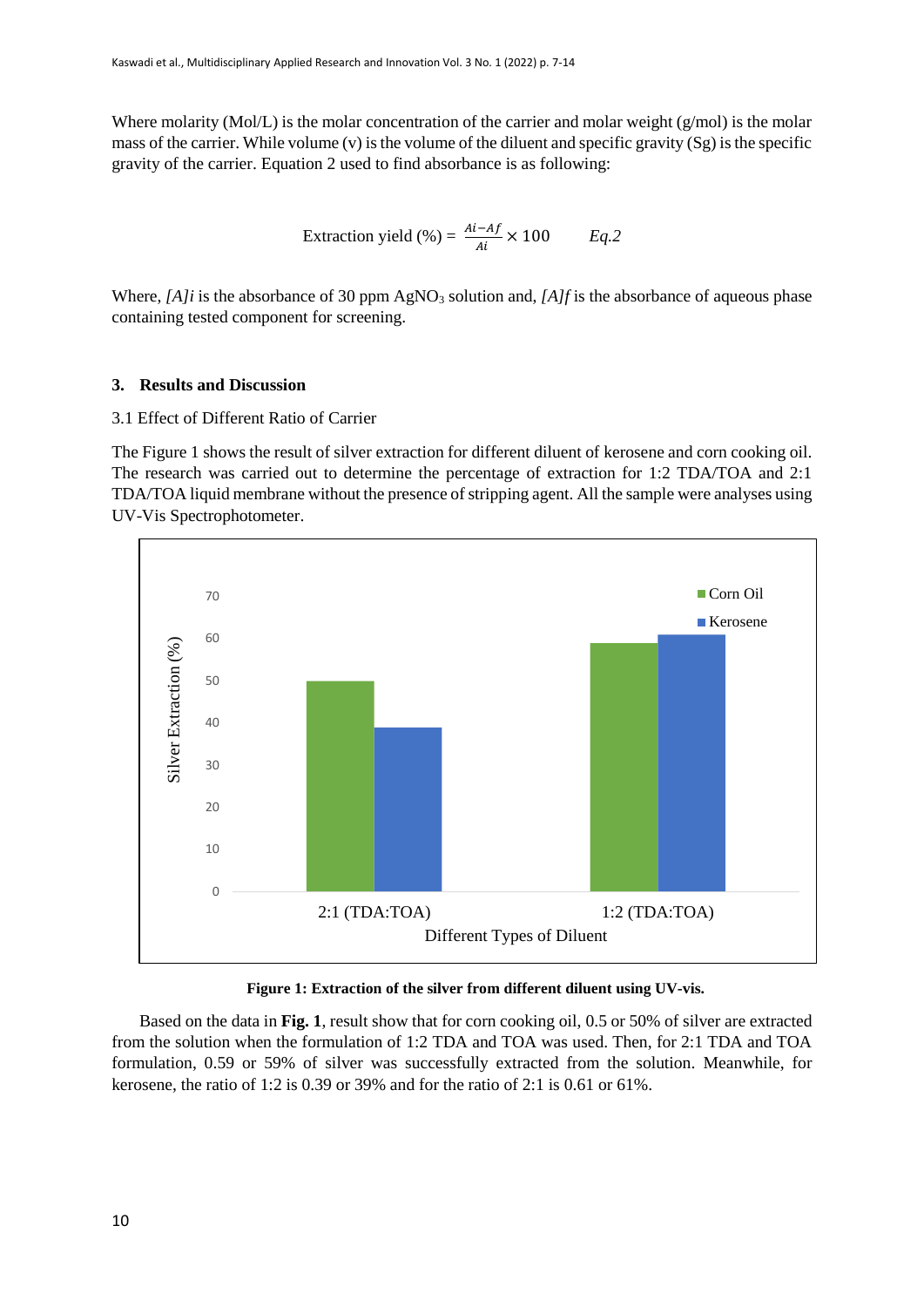Based on the result, it seems that when concentration of TOA increases, the extraction of silver also increases. The increase of this concentration is because of the increase in the chain length. In addition, the extraction percentage increases linearly with the carrier concentration until it achieves plateau. Thus, it signifies the excess of "free extractant" [12]. Based on Le Châtelier's principle, increasing carrier concentration will increase reaction rate that will contribute to the increase in extraction percentage. Furthermore, the difference of the number of CH2 been attached to the nitrogen atoms in TOA causes this carrier to have greater polarity compared to TDA [13].

#### 3.2 Effect of Different Stripping Agent

The data shown on **Fig. 2** were the extraction of silver by using kerosene and corn cooking oil with the presence of hydrochloric acid as stripping agent. Based on the data above, when 1:2 TDA/TOA solution were mixed with HCl for kerosene, the result shows the extraction rate is 5.8%. For the 2:1 formulation of TDA/TOA, when the HCl is added, the extraction rate is 5.6%. For corn cooking oil, the silver extraction are 35.5% and 40.6% for 1:2 TDA/TOA and 2:1 TDA/TOA respectively.



**Figure 2: Extraction of Silver with Hydrochloric acid as stripping agent**

Based on the result, it shows that the performance of silver extraction is increased when the concentration of TOA is higher compared to TDA. This is because TOA has higher basicity than TDA, so that TOA has a better ability to react with hydrochloric acid, HCI, at higher concentrations [13].

Next, the data that shown in **Fig. 3** is for the extraction of silver by using NaOH as the stripping agent. Based on the data, when the 1:2 TDA/TOA solution were mixed with Sodium Hydroxide, NaOH, the extraction percentage was 15.7 or 0.157. Then, the steps been repeated using 2:1 TDA/TOA solution with NaOH as stripping agent and the extraction percentage gained was 16.2% or 0.162. Meanwhile, for corn cooking oil, the silver extraction are 37.5% and 43.3% for 1:2 TDA/TOA and 2:1 TDA/TOA respectively.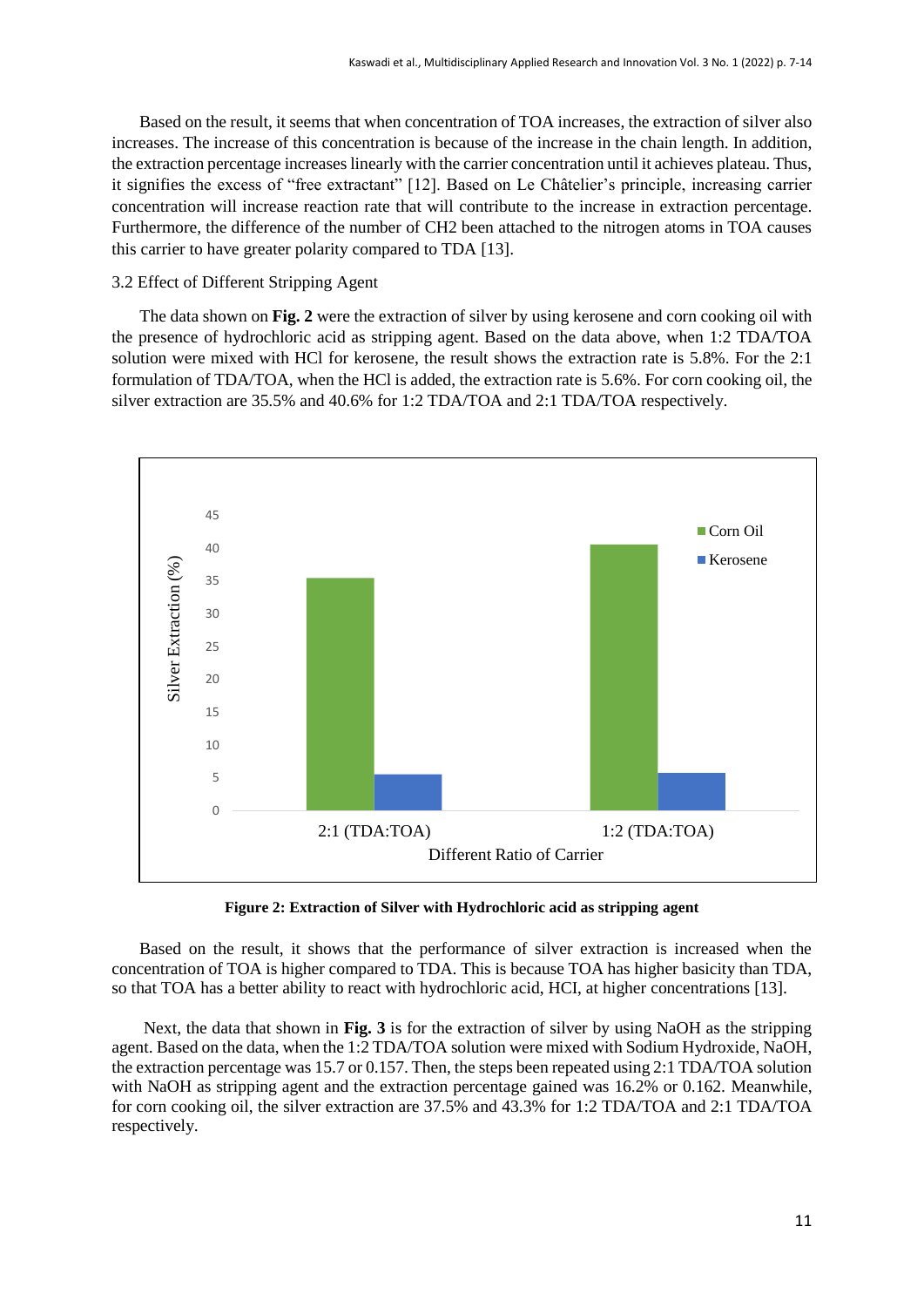

**Figure 3: Extraction of the silver using Sodium Hydroxide (NaOH) as stripping agent.**

For result in **Fig. 4**, it shows the comparison of silver extraction between stripping agent of HCI and NaOH. From the result, it can be seen that the percentage of silver extraction for both kerosene and corn cooking oil is higher in NaOH compared to HCI.



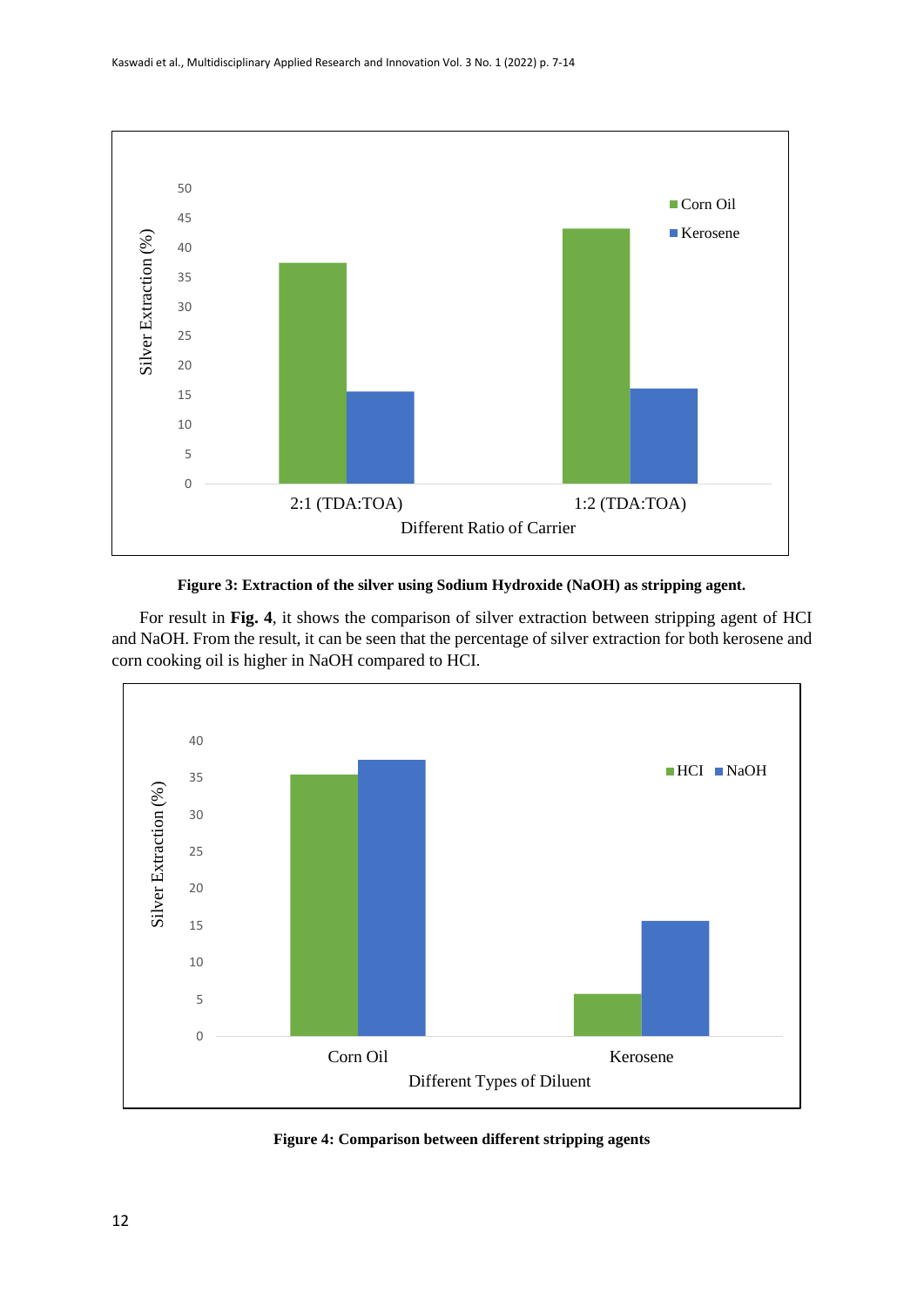This happen because NaOH is a strongly caustic base and alkali decomposes proteins at normal ambient temperatures. Therefore, it means that it can be easily decomposed the protein in the mixture of diluents and silver, with leaving only the silver in it. Because of its better reaction capability with TOA and TDA, sodium hydroxide is the most preferred stripping agent for extracting silver because it maintains a higher hydrogen ion gradient between the feed and stripping phases [12].

# **4. Conclusion**

This study concludes that different liquid membrane formulations affect the extraction percentage and the efficiency for the silver extraction. Based on the data, the extraction percentage are the highest when the formulation of liquid membrane without the presence of stripping agent which are 59% and 61% for corn cooking oil and kerosene respectively with the ratio of 1:2 TDA/TOA solution. However, due to the limited supplies for the carrier, the usage of carrier needs to be reduced and stripping agent need to be used in order to replace the amount of carrier that has been reduced. Based on the results, it has been proven that mixing the TDA/TOA solution with Sodium Hydroxide as stripping agent shows the better performance of extraction than using hydrochloric acid as stripping agent. The selection of liquid membrane component for silver extraction was determined by using liquid-liquid method. Based on the study, TOA and TDA as carriers with the ratio of 2:1, corn cooking oil as diluents, and NaOH as a stripping agent are the most suitable combinations for the formulation as it gives off the highest extraction rate of silver in this study which is 43.3%.

# **Acknowledgement**

The author would like to acknowledge Universiti Tun Hussein Onn for their technical supports in making this research possible.

## **References**

- [1] A.L.Ahmad, A.Kusumastuti, C.J.C.Derek B.S.Ooi., (2011) "Emulsion liquid membrane for heavy metal removal: An overview on emulsion stabilization and destabilization". Chemical Eng. Journal. 171(3), 870-882
- [2] Ahmad. (2017). "Utilization of environmentally benign emulsion liquid membrane (ELM) for cadmium extraction from aqueous solution." Water process Eng. Volume 15. 26-30.
- [3] Asma Younas (2021). "Chlorfenapyr containing anions uptake from industrial wastewater by ethylene glycol functionalized benzyl dimethyl tetradecyl ammonium bromide membrane." Environmental Management. 284. 1
- [4] Chong Cheng Wang. (2016). "Photocatalytic Cr (VI) reduction in metal-organic frameworks: A mini-review." Applied catalysis B. environmental. Volume 193. 198- 216.
- [5] Fen Zhang. (2017). "A new high efficiency visible-light photocatalyst made of SnS2 and conjugated derivative of polyvinyl alcohol and its application to Cr (VI) reduction." Chemical Engineering Journal. Volume 324. 140-153.
- [6] Howe, P. D., Dobson, S., & World Health Organization. (2002). Silver and silver compounds: environmental aspects. World Health Organization.
- [7] Lee, S. C. (2011). "Batch and Continuous Separation of Acetic Acid from Succinic Acid in a Feed Solution with High Concentrations of Carboxylic Acids by Emulsion Liquid Membranes". Journal of Membrane Science. 367. 190-196.